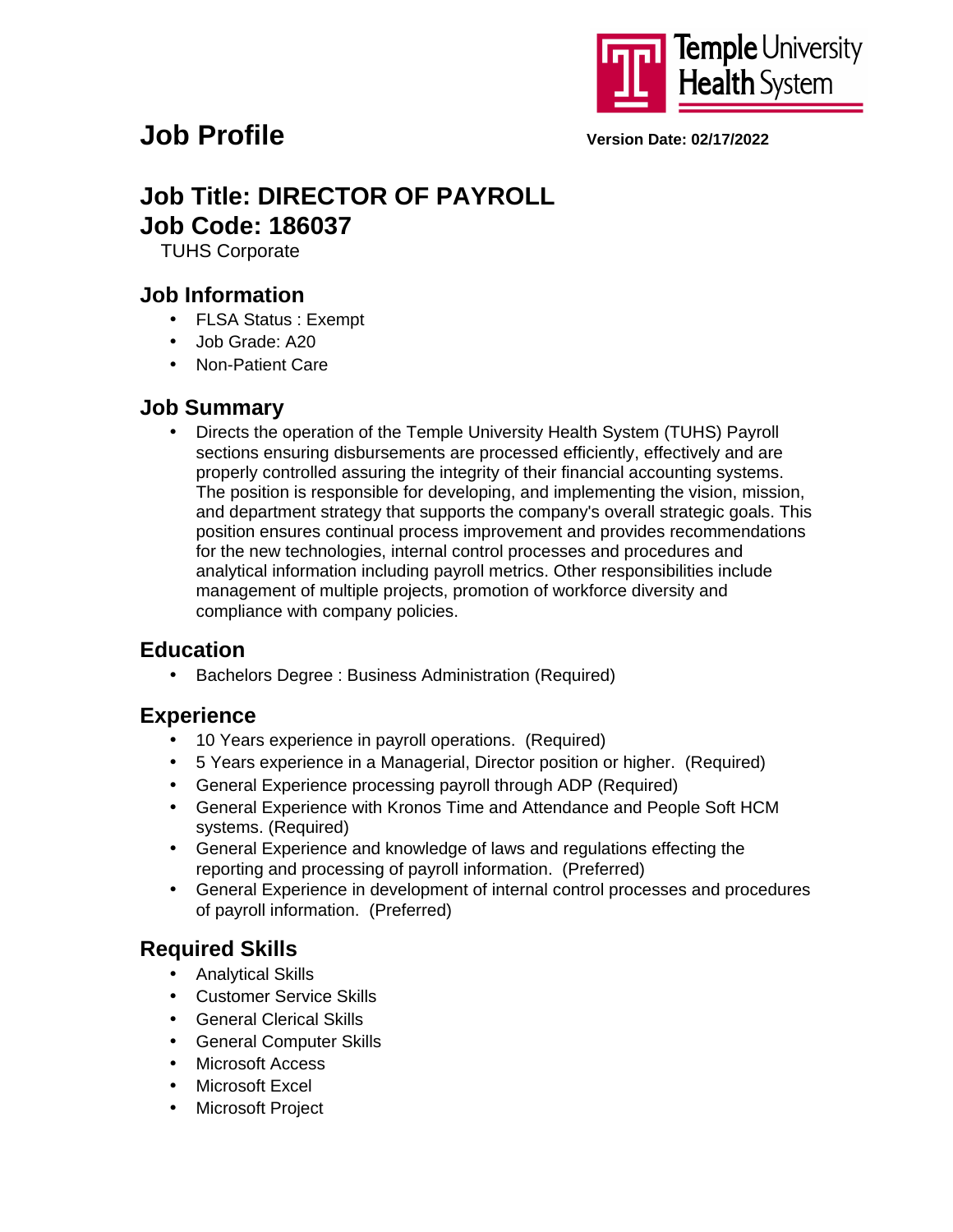- Microsoft Word
- Organizational Skills
- Strong Communication Skills
- Strong Interpersonal Skills

### **General Responsibilities**

- Complies with all Temple University Health System policies and procedures, and all applicable accreditation standards, laws and regulations, including those regarding patient confidentiality such as, but not limited to, Health Insurance Portability and Accountability Act of 1996, P. L. 104-191 ('HIPAA') and the rules and regulations implemented hereunder.
- Adheres to and promotes Hospital Safety Standards and the Safety Management Plan.
- Performs all job responsibilities in alignment with the core values, mission and vision of the organization.
- Performs other duties as required and completes all job functions as per departmental policies and procedures.
- Attends staff meetings and completes mandatory in-services and requirements and competency evaluations on time.
- Maintains current knowledge in present areas of responsibility (i.e., self education, attends ongoing educational programs).

# **TUHS Core Competencies**

- **Respect**
	- − Shows concern and consideration for others. Treats others as they would like to be treated.
	- − Evokes trust in others by keeping commitments and avoiding blame.
	- − Is direct and truthful. Communicates clearly and openly.
	- − Responds to and resolves challenging situations in a calm and professional manner.
	- − Contributes to achieving an environment where diversity is respected and valued.
- **Service**
	- − Works relentlessly to achieve excellent service, and to re-establish trust if service fails to meet expectations.
	- − Anticipates and responds to customers and co-workers' needs in a timely and positive manner.
	- − Consistently adheres to the Service Excellence Standards.
- **Quality**
	- − Makes the extra effort to achieve excellent results.
	- − Takes actions to continually improve quality and safety in daily work.
	- − Takes responsibility for own actions; holds self and others to high ethical and performance standards.

# **Management Core Competencies**

- **Fiscal Accountability**
	- − Maintains accountability for financial decisions.
	- − Understands and manages to financial and budget targets.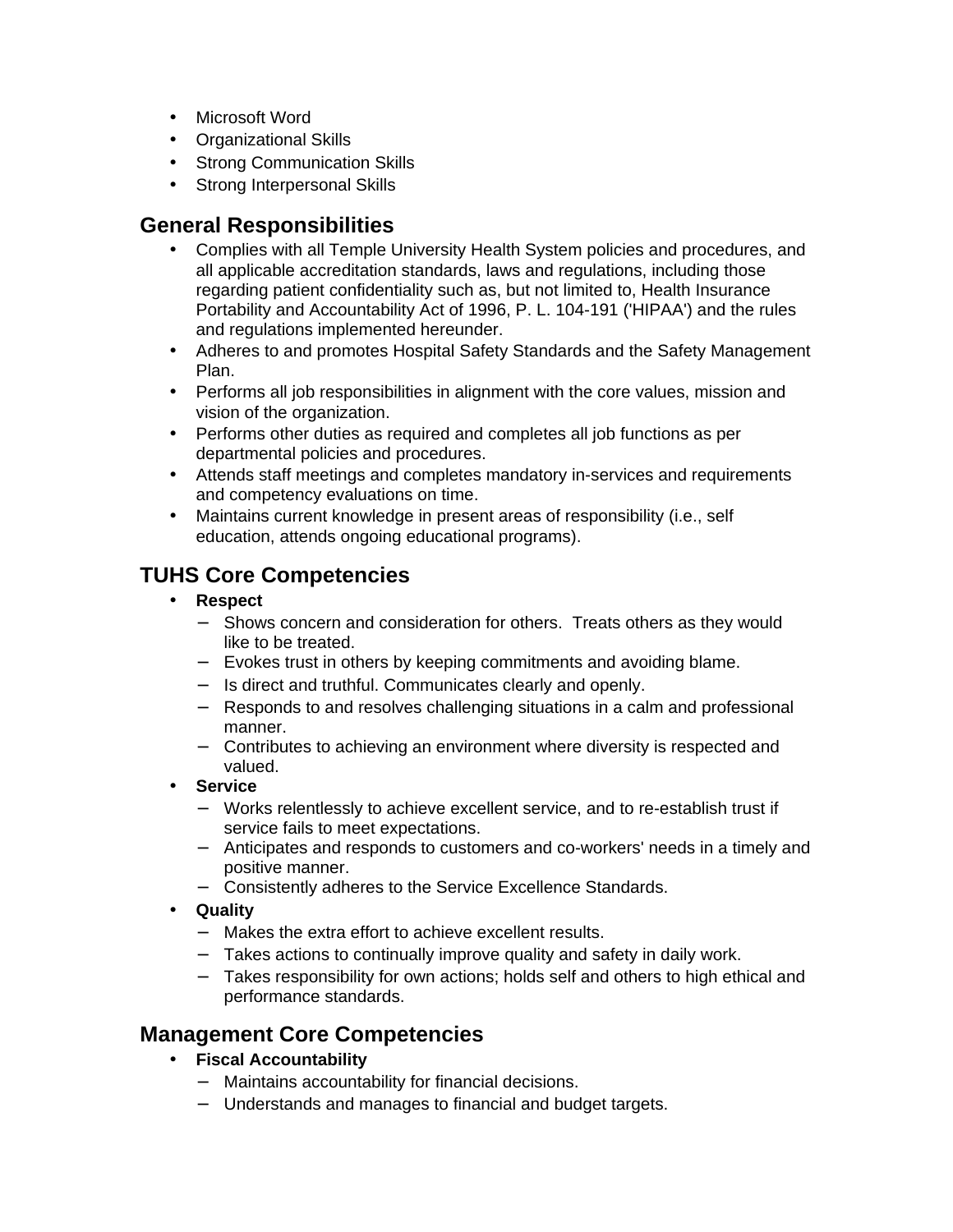- − Incorporates financial analysis into strategic decisions.
- − Proactively monitors and interprets ongoing financial performance and responds strategically.
- − Understands business implications of decisions.
- − Demonstrates knowledge of market and competition.

#### • **Change Management**

- − Champions change; communicates effectively by building commitment and overcoming resistance.
- − Adapts to change and develops workable implementation plans.
- − Monitors and evaluates plans and adjusts approach as necessary based on results.

### • **Operational Excellence**

- − Aligns work with strategic goals and understands business impact.
- − Sets and achieves challenging goals and solves complex/practical problems.
- − Develops processes and systems that ensure consistently high performance.
- − Establishes and maintains collaborative relationships at all levels of the organization.
- − Challenges the status quo; encourages innovative ideas and new ways of doing things.
- − Steps forward to address difficult issues.
- **Decision Making**
	- − Makes choices and timely decisions that are in the best interest of the organization.
	- − Includes appropriate people in decision making process.
	- − Gathers and analyzes information skillfully. Develops alternative solutions and explains reasoning for decisions.
	- − Exhibits sound and accurate judgment in decision making.

# **Job Responsibilities**

### • **Teamwork**

- − Actively participates to move the team toward the completion of goals.
- − Makes procedural or process suggestions for achieving team goals or performing team functions; provides necessary resources or helps to remove obstacles to help the team accomplish its goals.
- − Listens to and fully involves others in team decisions and actions; values and uses individual's differences and talents.
- − Shares important or relevant information with the team.
- − Builds a positive team by offering assistance and support to co-workers, patients, vendors, and partners.
- − Puts success of team above own interests.
- − Works actively to resolve conflicts.
- **Adaptability**
	- − Adapts to change and stress in the work environment and manages competing demands while maintaining high performance levels.
	- − Treats change as an opportunity for learning; focuses on the beneficial aspects of change; speaks positively about the change to others.
	- − Always presents a positive disposition and maintains constructive interpersonal relationships when under stress.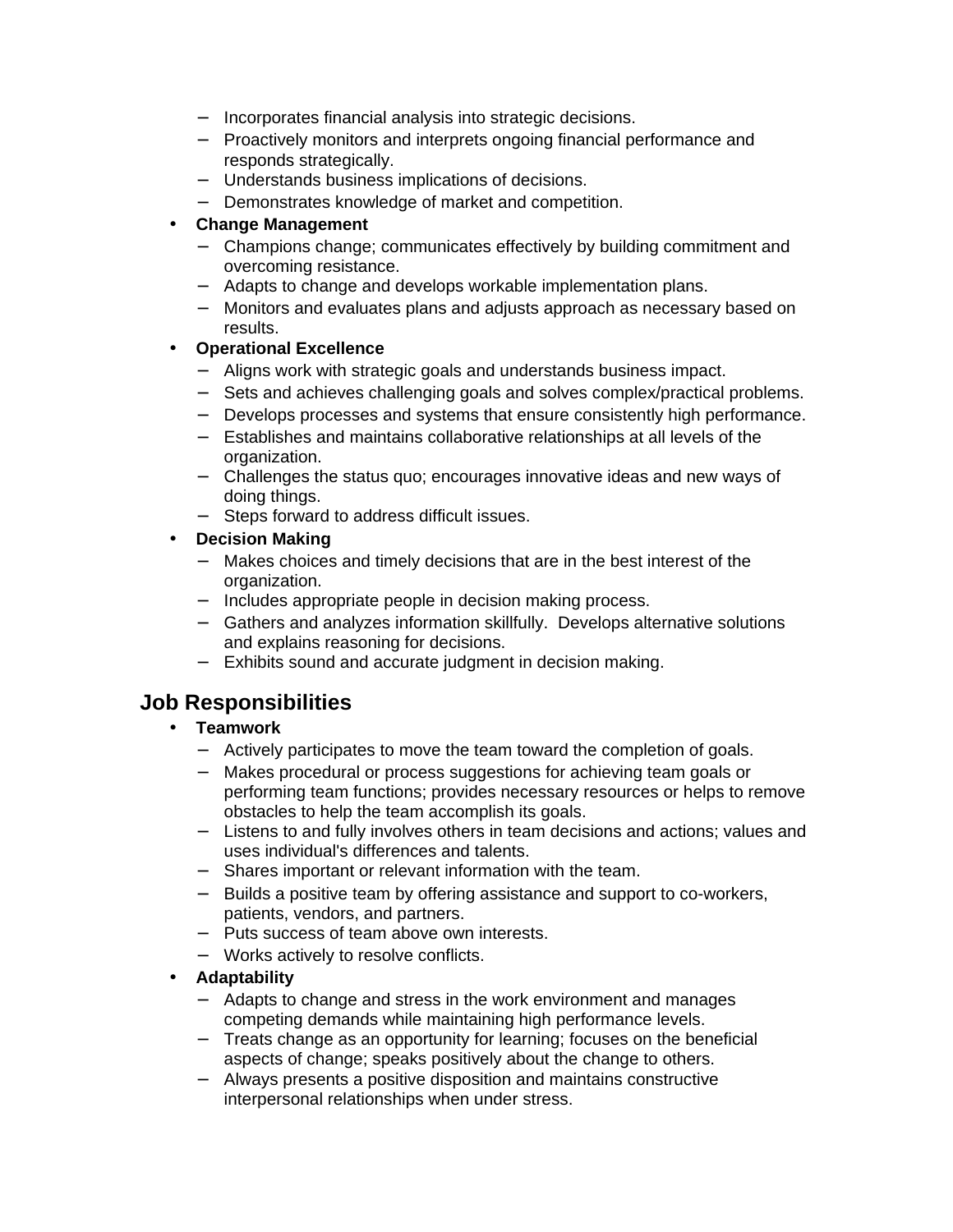- − Modifies behavior and tries new approaches in response to change.
- **Payroll Documentation and Leadership**
	- − Makes decisions regarding personnel matter under immediate supervision including recruitment, evaluation, development, and disciplining staff.
	- − Coordinates and implements all changes from the TUHS Human Resources area such as Compensation, Benefits and Labor Relations.
	- − Oversees the Payroll disbursements to employees, which entails ensuring that resources are only disbursed in accordance with the TUHS policies and procedures.
	- − Oversees the payroll tax fillings for TUHS entities processed by the TUHS payroll department. Ensures accurate and prompt filing of all payroll tax information, submission of weekly tax payments to the appropriate depository institutions, quarterly and annual tax return information to Federal, State and Local governments. Also oversees the annual preparation of employee W-2 forms.
	- − Maintains a thorough knowledge of payroll tax laws and regulations governing the TUHS Payroll operations and disbursements. Ensures compliance with the these laws and regulations.
	- − Reviews and establishes record retention policy.
	- − Ensures timely preparation of all reports within area of responsibility.
- **Payroll Administration**
	- − Reviews and recommends new or modified Payroll (P/R) financial systems to provide complete, accurate and efficient financial information and to ensure that transactions are processed efficiently and effectively.
	- − Provides input to the Financial System Group on Payroll Group on Payroll financial systems development for the Finance department including development of system improvements that will make the business process more efficient.
	- − Ensures internal accounting controls are adequate in the Payroll department.
	- − Ensures policies and procedures in Payroll are and remain appropriate and adequate so that all payments are processed efficiently, timely, in accordance with TUHS policies for properly authorized payments.
	- − Ensures Payroll procedures are properly documented, that departmental staff are adequately trained, and procedures are properly followed.
	- − Evaluates existing procedures in the Payroll department to determine methods of reducing time and cost of the operation to improve it by creating efficiencies.
	- − Oversees the processing of Payroll for all TUHS entities processed on the PeopleSoft HCM payroll system.
- **Accountability**
	- − Takes responsibility for own actions.
	- − Strives to improve levels of individual, team and organizational performance.
	- − Measures self against standard of excellence.
	- − Participates in performance improvement efforts.
	- − Demonstrates efficient and effective use of organizational resources as well as systems and services.
	- − Explore new opportunities to add value to the organization and departmental processes.
- **Time Management and Planning**